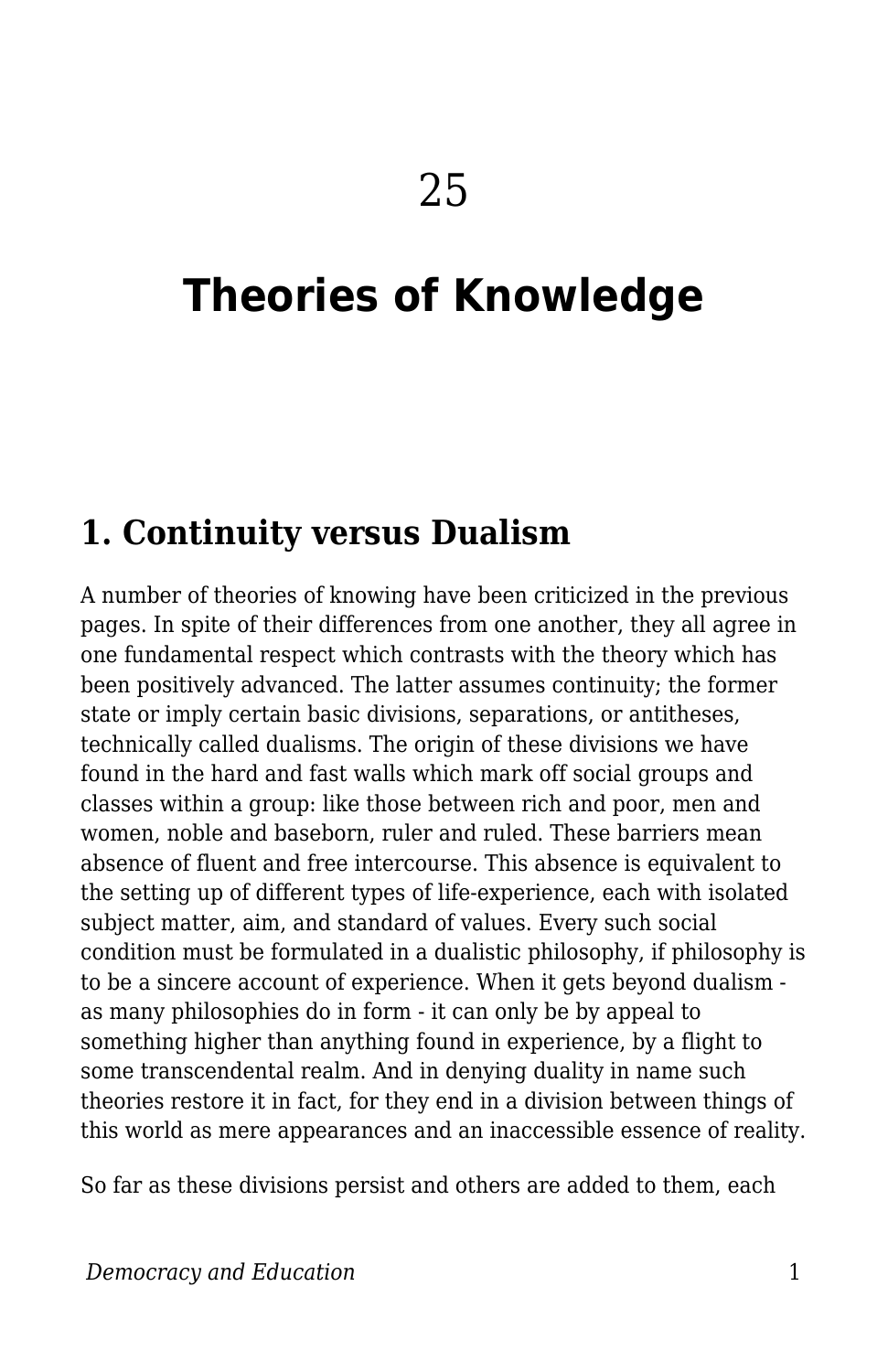leaves its mark upon the educational system, until the scheme of education, taken as a whole, is a deposit of various purposes and procedures. The outcome is that kind of check and balance of segregated factors and values which has been described. (See Chapter XVIII.) The present discussion is simply a formulation, in the terminology of philosophy, of various antithetical conceptions involved in the theory of knowing. In the first place, there is the opposition of empirical and higher rational knowing. The first is connected with everyday affairs, serves the purposes of the ordinary individual who has no specialized intellectual pursuit, and brings his wants into some kind of working connection with the immediate environment. Such knowing is depreciated, if not despised, as purely utilitarian, lacking in cultural significance. Rational knowledge is supposed to be something which touches reality in ultimate, intellectual fashion; to be pursued for its own sake and properly to terminate in purely theoretical insight, not debased by application in behavior. Socially, the distinction corresponds to that of the intelligence used by the working classes and that used by a learned class remote from concern with the means of living. Philosophically, the difference turns about the distinction of the particular and universal. Experience is an aggregate of more or less isolated particulars, acquaintance with each of which must be separately made. Reason deals with universals, with general principles, with laws, which lie above the welter of concrete details. In the educational precipitate, the pupil is supposed to have to learn, on one hand, a lot of items of specific information, each standing by itself, and upon the other hand, to become familiar with a certain number of laws and general relationships. Geography, as often taught, illustrates the former; mathematics, beyond the rudiments of figuring, the latter. For all practical purposes, they represent two independent worlds.

Another antithesis is suggested by the two senses of the word "learning." On the one hand, learning is the sum total of what is known, as that is handed down by books and learned men. It is something external, an accumulation of cognitions as one might store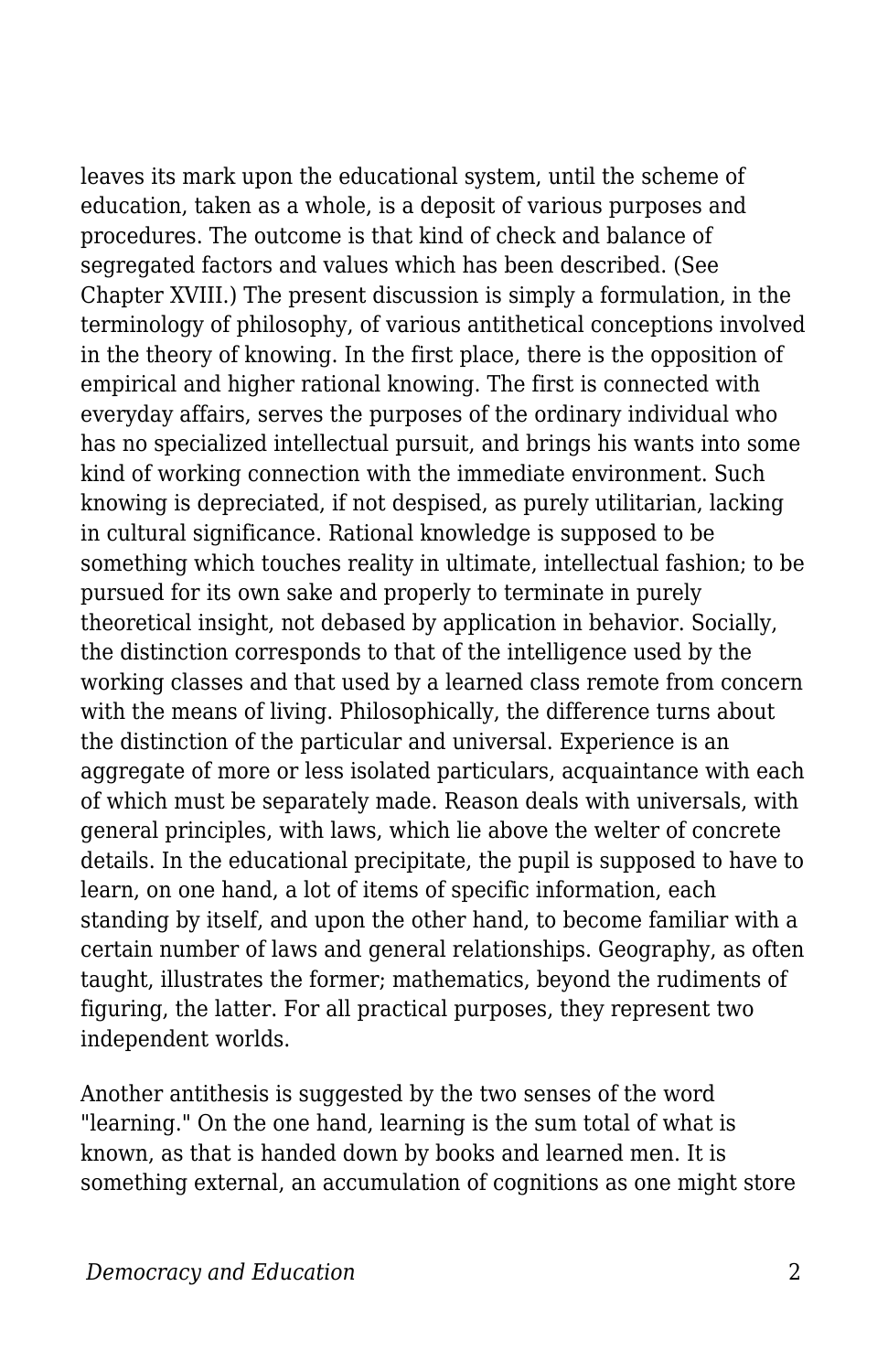material commodities in a warehouse. Truth exists ready-made somewhere. Study is then the process by which an individual draws on what is in storage. On the other hand, learning means something which the individual does when he studies. It is an active, personally conducted affair. The dualism here is between knowledge as something external, or, as it is often called, objective, and knowing as something purely internal, subjective, psychical. There is, on one side, a body of truth, ready-made, and, on the other, a ready-made mind equipped with a faculty of knowing - if it only wills to exercise it, which it is often strangely loath to do. The separation, often touched upon, between subject matter and method is the educational equivalent of this dualism. Socially the distinction has to do with the part of life which is dependent upon authority and that where individuals are free to advance. Another dualism is that of activity and passivity in knowing. Purely empirical and physical things are often supposed to be known by receiving impressions. Physical things somehow stamp themselves upon the mind or convey themselves into consciousness by means of the sense organs. Rational knowledge and knowledge of spiritual things is supposed, on the contrary, to spring from activity initiated within the mind, an activity carried on better if it is kept remote from all sullying touch of the senses and external objects. The distinction between sense training and object lessons and laboratory exercises, and pure ideas contained in books, and appropriated - so it is thought - by some miraculous output of mental energy, is a fair expression in education of this distinction. Socially, it reflects a division between those who are controlled by direct concern with things and those who are free to cultivate themselves.

Another current opposition is that said to exist between the intellect and the emotions. The emotions are conceived to be purely private and personal, having nothing to do with the work of pure intelligence in apprehending facts and truths, - except perhaps the single emotion of intellectual curiosity. The intellect is a pure light; the emotions are a disturbing heat. The mind turns outward to truth; the emotions turn inward to considerations of personal advantage and loss. Thus in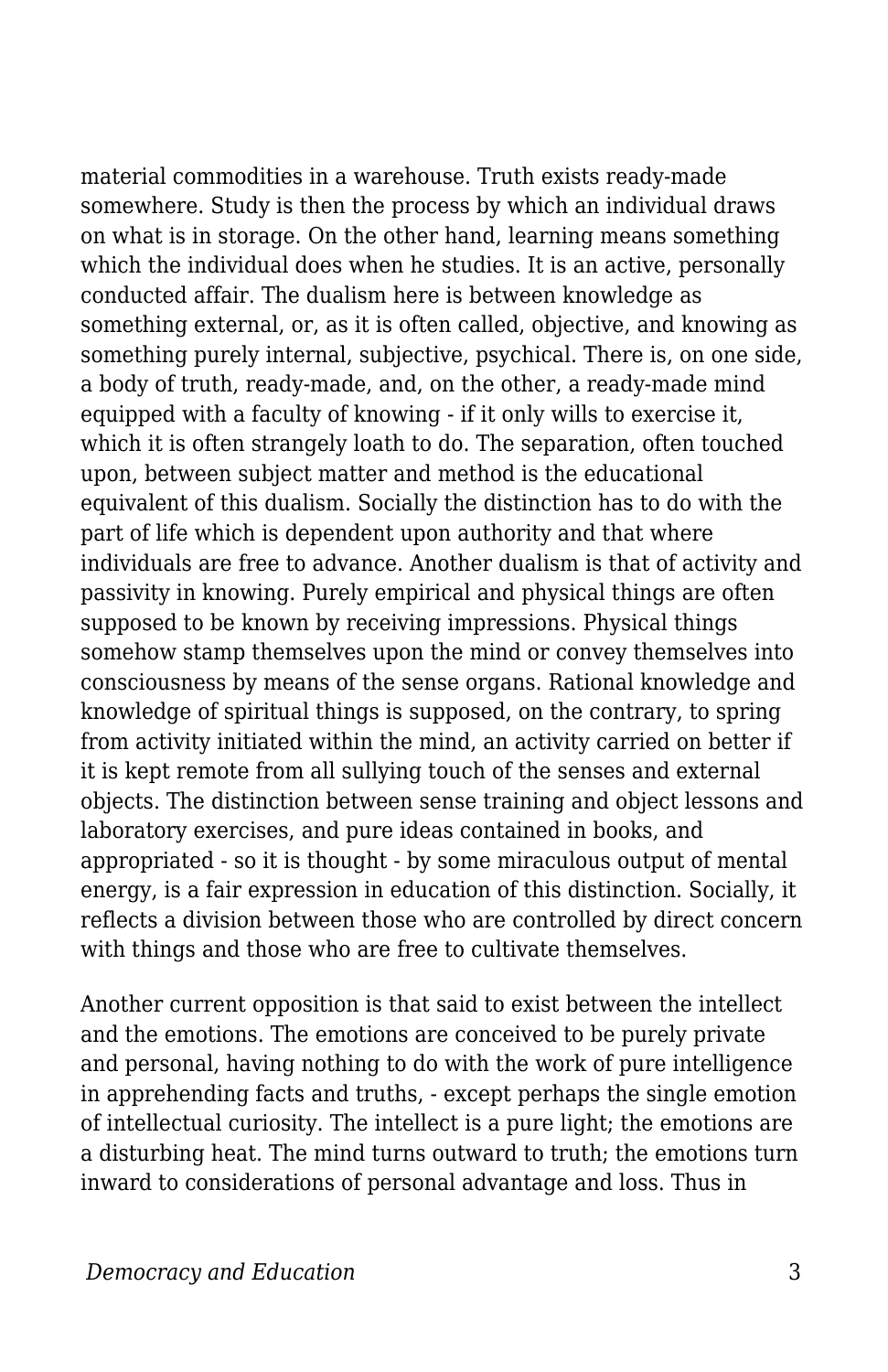education we have that systematic depreciation of interest which has been noted, plus the necessity in practice, with most pupils, of recourse to extraneous and irrelevant rewards and penalties in order to induce the person who has a mind (much as his clothes have a pocket) to apply that mind to the truths to be known. Thus we have the spectacle of professional educators decrying appeal to interest while they uphold with great dignity the need of reliance upon examinations, marks, promotions and emotions, prizes, and the timehonored paraphernalia of rewards and punishments. The effect of this situation in crippling the teacher's sense of humor has not received the attention which it deserves.

All of these separations culminate in one between knowing and doing, theory and practice, between mind as the end and spirit of action and the body as its organ and means. We shall not repeat what has been said about the source of this dualism in the division of society into a class laboring with their muscles for material sustenance and a class which, relieved from economic pressure, devotes itself to the arts of expression and social direction. Nor is it necessary to speak again of the educational evils which spring from the separation. We shall be content to summarize the forces which tend to make the untenability of this conception obvious and to replace it by the idea of continuity.

(i) The advance of physiology and the psychology associated with it have shown the connection of mental activity with that of the nervous system. Too often recognition of connection has stopped short at this point; the older dualism of soul and body has been replaced by that of the brain and the rest of the body. But in fact the nervous system is only a specialized mechanism for keeping all bodily activities working together. Instead of being isolated from them, as an organ of knowing from organs of motor response, it is the organ by which they interact responsively with one another. The brain is essentially an organ for effecting the reciprocal adjustment to each other of the stimuli received from the environment and responses directed upon it. Note that the adjusting is reciprocal; the brain not only enables organic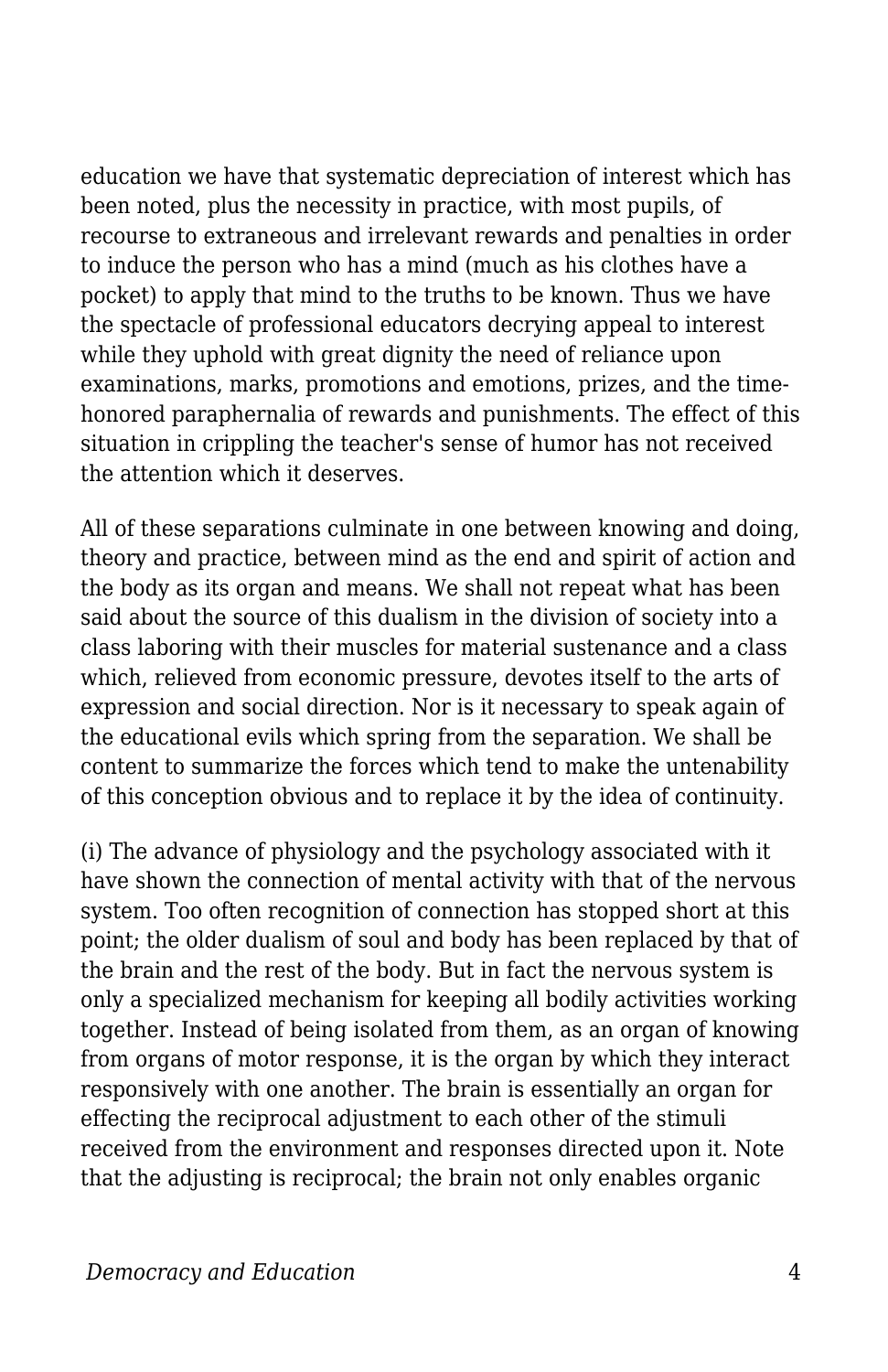activity to be brought to bear upon any object of the environment in response to a sensory stimulation, but this response also determines what the next stimulus will be. See what happens, for example, when a carpenter is at work upon a board, or an etcher upon his plate - or in any case of a consecutive activity. While each motor response is adjusted to the state of affairs indicated through the sense organs, that motor response shapes the next sensory stimulus. Generalizing this illustration, the brain is the machinery for a constant reorganizing of activity so as to maintain its continuity; that is to say, to make such modifications in future action as are required because of what has already been done. The continuity of the work of the carpenter distinguishes it from a routine repetition of identically the same motion, and from a random activity where there is nothing cumulative. What makes it continuous, consecutive, or concentrated is that each earlier act prepares the way for later acts, while these take account of or reckon with the results already attained - the basis of all responsibility. No one who has realized the full force of the facts of the connection of knowing with the nervous system and of the nervous system with the readjusting of activity continuously to meet new conditions, will doubt that knowing has to do with reorganizing activity, instead of being something isolated from all activity, complete on its own account.

(ii) The development of biology clinches this lesson, with its discovery of evolution. For the philosophic significance of the doctrine of evolution lies precisely in its emphasis upon continuity of simpler and more complex organic forms until we reach man. The development of organic forms begins with structures where the adjustment of environment and organism is obvious, and where anything which can be called mind is at a minimum. As activity becomes more complex, coordinating a greater number of factors in space and time, intelligence plays a more and more marked role, for it has a larger span of the future to forecast and plan for. The effect upon the theory of knowing is to displace the notion that it is the activity of a mere onlooker or spectator of the world, the notion which goes with the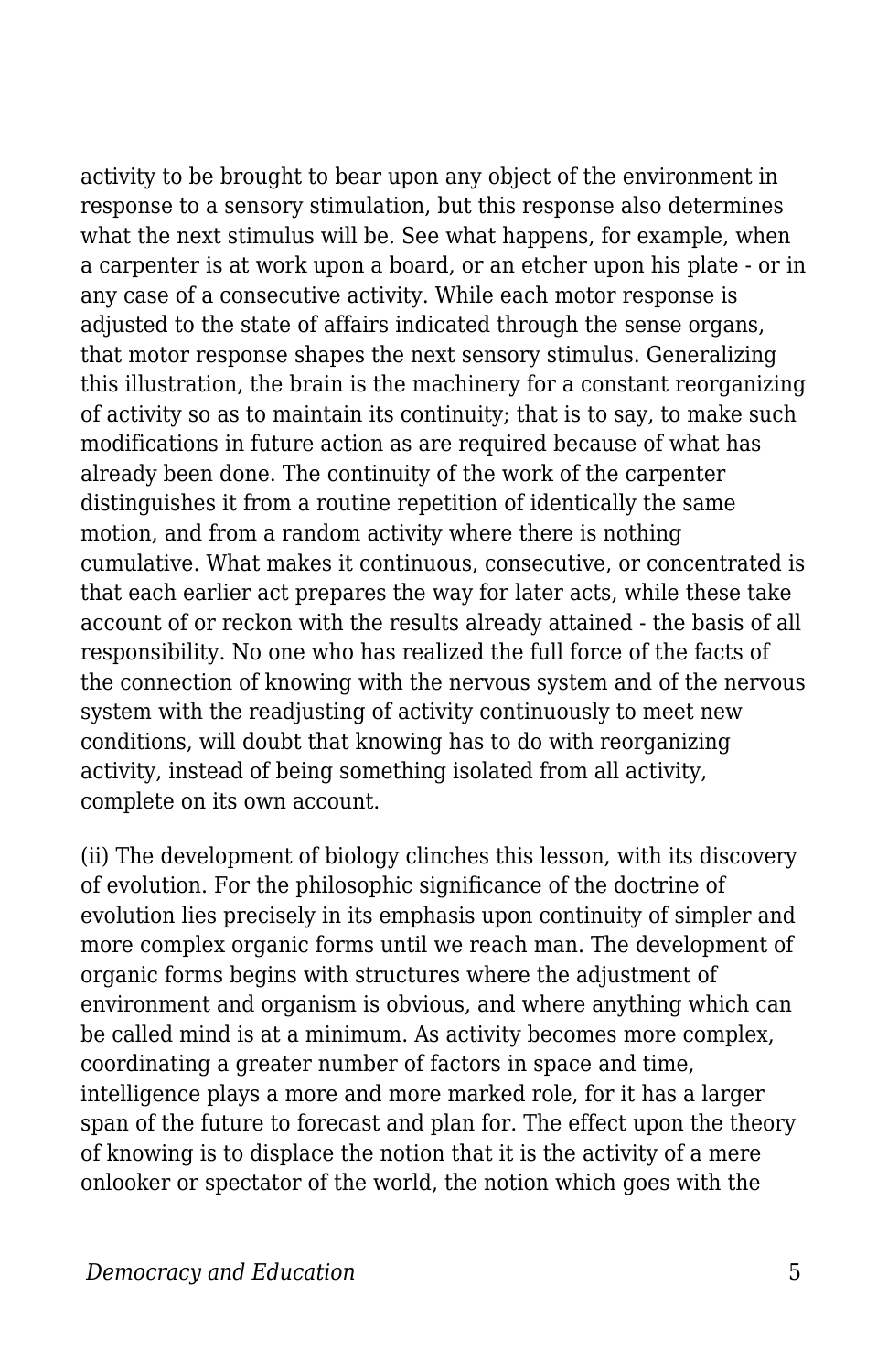idea of knowing as something complete in itself. For the doctrine of organic development means that the living creature is a part of the world, sharing its vicissitudes and fortunes, and making itself secure in its precarious dependence only as it intellectually identifies itself with the things about it, and, forecasting the future consequences of what is going on, shapes its own activities accordingly. If the living, experiencing being is an intimate participant in the activities of the world to which it belongs, then knowledge is a mode of participation, valuable in the degree in which it is effective. It cannot be the idle view of an unconcerned spectator.

(iii) The development of the experimental method as the method of getting knowledge and of making sure it is knowledge, and not mere opinion - the method of both discovery and proof - is the remaining great force in bringing about a transformation in the theory of knowledge. The experimental method has two sides. (i) On one hand, it means that we have no right to call anything knowledge except where our activity has actually produced certain physical changes in things, which agree with and confirm the conception entertained. Short of such specific changes, our beliefs are only hypotheses, theories, suggestions, guesses, and are to be entertained tentatively and to be utilized as indications of experiments to be tried. (ii) On the other hand, the experimental method of thinking signifies that thinking is of avail; that it is of avail in just the degree in which the anticipation of future consequences is made on the basis of thorough observation of present conditions. Experimentation, in other words, is not equivalent to blind reacting. Such surplus activity - a surplus with reference to what has been observed and is now anticipated - is indeed an unescapable factor in all our behavior, but it is not experiment save as consequences are noted and are used to make predictions and plans in similar situations in the future. The more the meaning of the experimental method is perceived, the more our trying out of a certain way of treating the material resources and obstacles which confront us embodies a prior use of intelligence. What we call magic was with respect to many things the experimental method of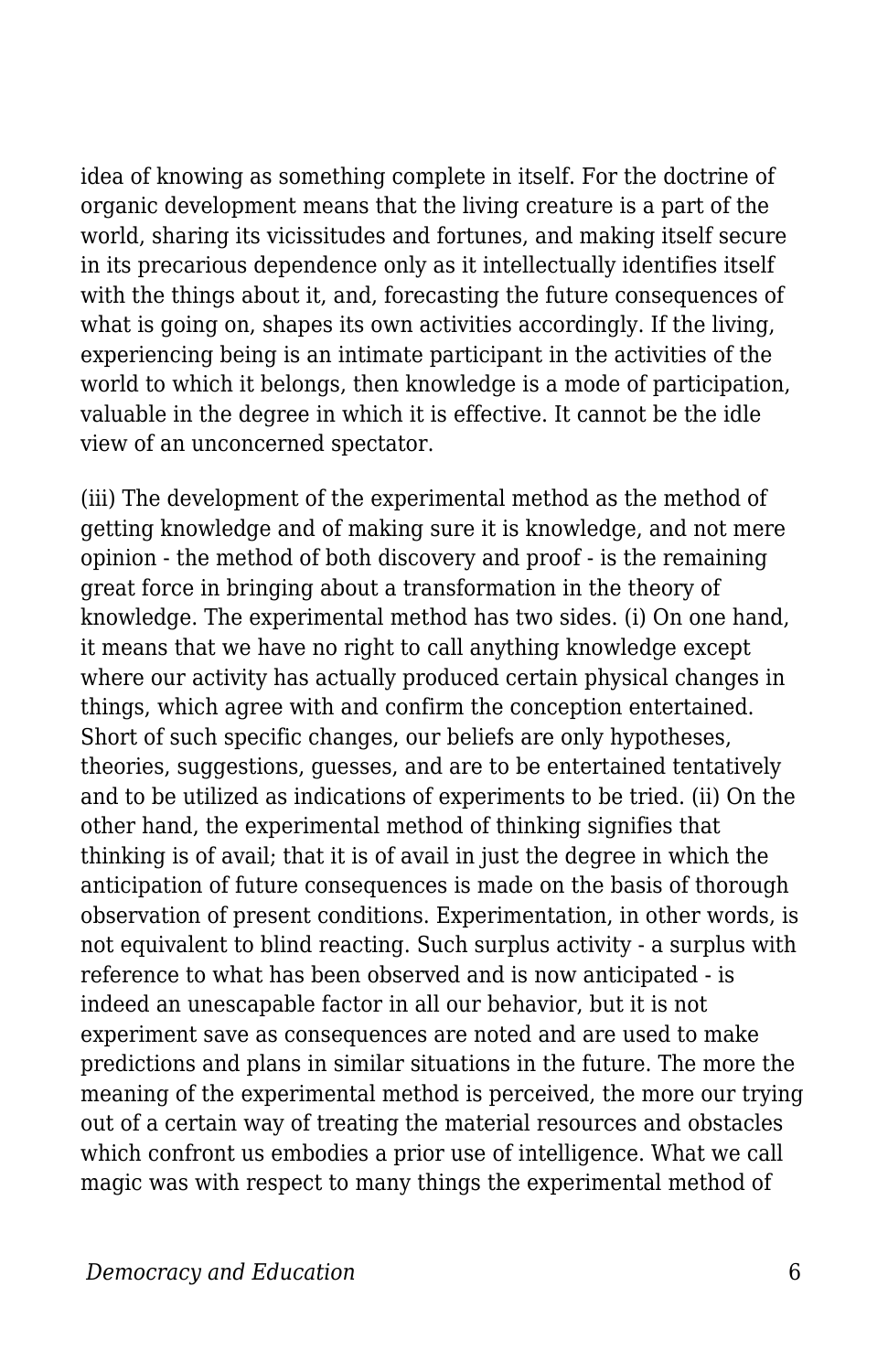the savage; but for him to try was to try his luck, not his ideas. The scientific experimental method is, on the contrary, a trial of ideas; hence even when practically - or immediately - unsuccessful, it is intellectual, fruitful; for we learn from our failures when our endeavors are seriously thoughtful.

The experimental method is new as a scientific resource - as a systematized means of making knowledge, though as old as life as a practical device. Hence it is not surprising that men have not recognized its full scope. For the most part, its significance is regarded as belonging to certain technical and merely physical matters. It will doubtless take a long time to secure the perception that it holds equally as to the forming and testing of ideas in social and moral matters. Men still want the crutch of dogma, of beliefs fixed by authority, to relieve them of the trouble of thinking and the responsibility of directing their activity by thought. They tend to confine their own thinking to a consideration of which one among the rival systems of dogma they will accept. Hence the schools are better adapted, as John Stuart Mill said, to make disciples than inquirers. But every advance in the influence of the experimental method is sure to aid in outlawing the literary, dialectic, and authoritative methods of forming beliefs which have governed the schools of the past, and to transfer their prestige to methods which will procure an active concern with things and persons, directed by aims of increasing temporal reach and deploying greater range of things in space. In time the theory of knowing must be derived from the practice which is most successful in making knowledge; and then that theory will be employed to improve the methods which are less successful.

## **2. Schools of Method**

There are various systems of philosophy with characteristically different conceptions of the method of knowing. Some of them are named scholasticism, sensationalism, rationalism, idealism, realism,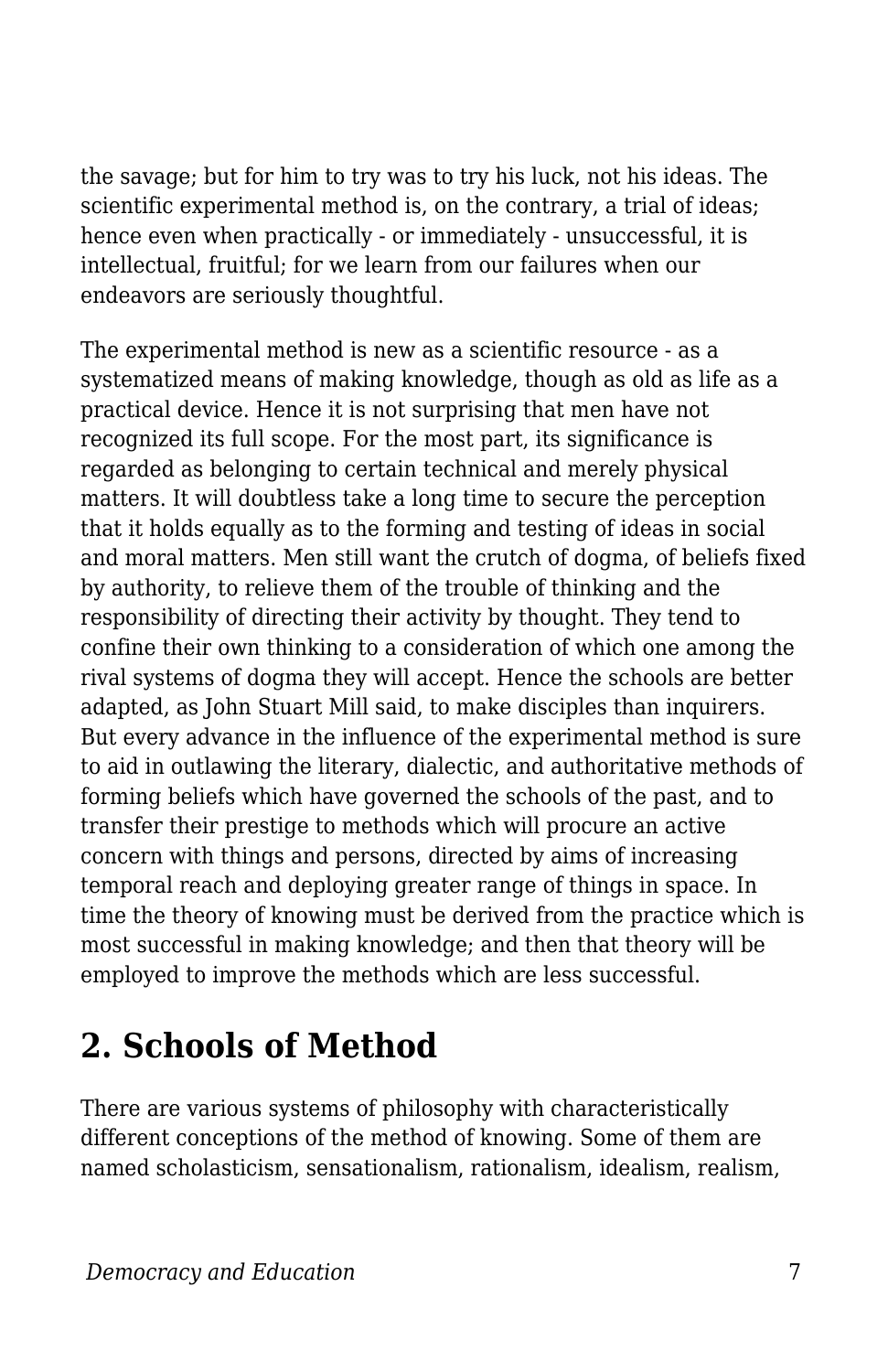empiricism, transcendentalism, pragmatism, etc. Many of them have been criticized in connection with the discussion of some educational problem. We are here concerned with them as involving deviations from that method which has proved most effective in achieving knowledge, for a consideration of the deviations may render clearer the true place of knowledge in experience. In brief, the function of knowledge is to make one experience freely available in other experiences. The word "freely" marks the difference between the principle of knowledge and that of habit. Habit means that an individual undergoes a modification through an experience, which modification forms a predisposition to easier and more effective action in a like direction in the future. Thus it also has the function of making one experience available in subsequent experiences. Within certain limits, it performs this function successfully. But habit, apart from knowledge, does not make allowance for change of conditions, for novelty. Prevision of change is not part of its scope, for habit assumes the essential likeness of the new situation with the old. Consequently it often leads astray, or comes between a person and the successful performance of his task, just as the skill, based on habit alone, of the mechanic will desert him when something unexpected occurs in the running of the machine. But a man who understands the machine is the man who knows what he is about. He knows the conditions under which a given habit works, and is in a position to introduce the changes which will readapt it to new conditions.

In other words, knowledge is a perception of those connections of an object which determine its applicability in a given situation. To take an extreme example; savages react to a flaming comet as they are accustomed to react to other events which threaten the security of their life. Since they try to frighten wild animals or their enemies by shrieks, beating of gongs, brandishing of weapons, etc., they use the same methods to scare away the comet. To us, the method is plainly absurd - so absurd that we fail to note that savages are simply falling back upon habit in a way which exhibits its limitations. The only reason we do not act in some analogous fashion is because we do not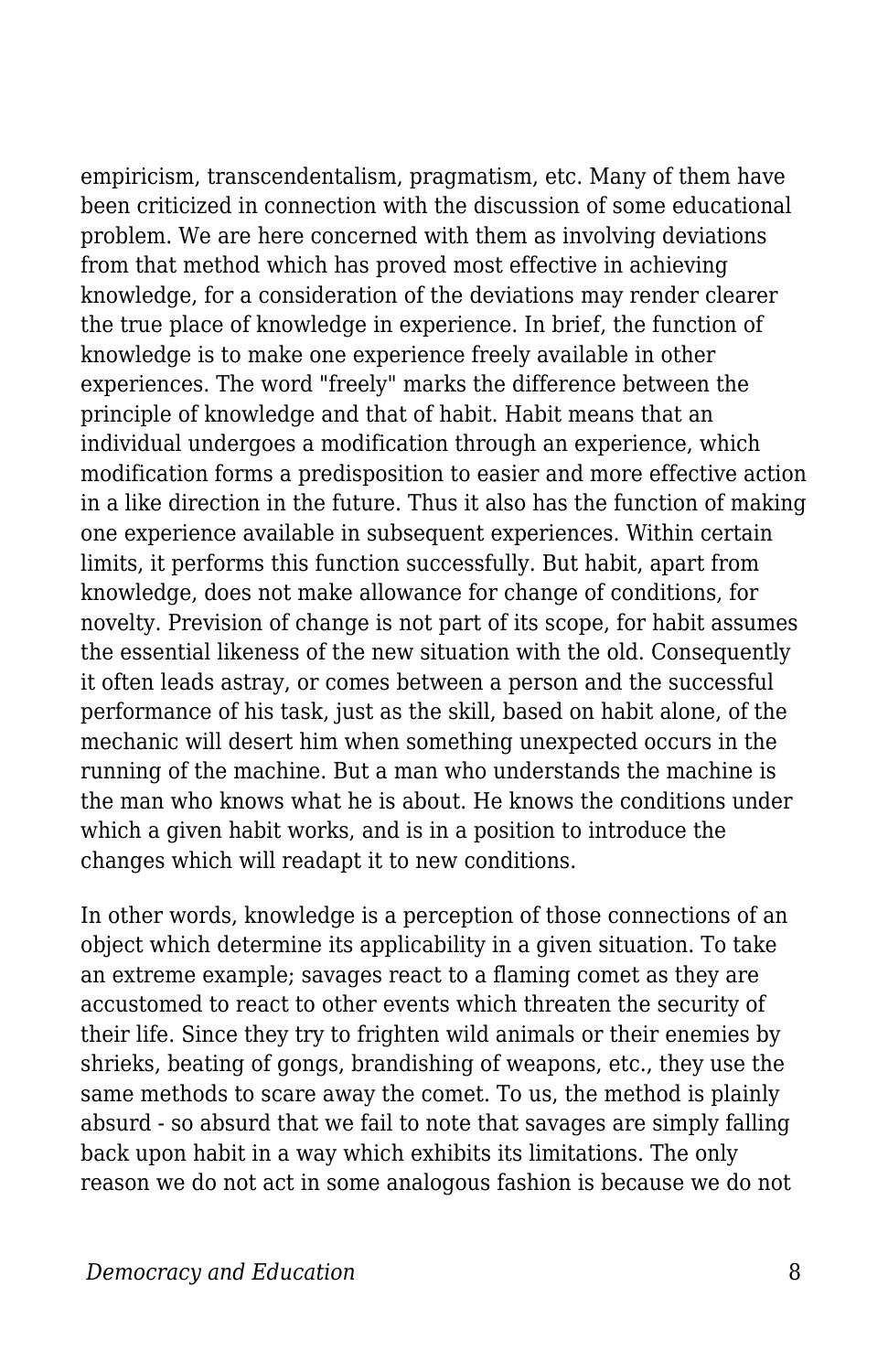take the comet as an isolated, disconnected event, but apprehend it in its connections with other events. We place it, as we say, in the astronomical system. We respond to its connections and not simply to the immediate occurrence. Thus our attitude to it is much freer. We may approach it, so to speak, from any one of the angles provided by its connections. We can bring into play, as we deem wise, any one of the habits appropriate to any one of the connected objects. Thus we get at a new event indirectly instead of immediately - by invention, ingenuity, resourcefulness. An ideally perfect knowledge would represent such a network of interconnections that any past experience would offer a point of advantage from which to get at the problem presented in a new experience. In fine, while a habit apart from knowledge supplies us with a single fixed method of attack, knowledge means that selection may be made from a much wider range of habits.

Two aspects of this more general and freer availability of former experiences for subsequent ones may be distinguished. (See ante, p. 77.) (i) One, the more tangible, is increased power of control. What cannot be managed directly may be handled indirectly; or we can interpose barriers between us and undesirable consequences; or we may evade them if we cannot overcome them. Genuine knowledge has all the practical value attaching to efficient habits in any case. (ii) But it also increases the meaning, the experienced significance, attaching to an experience. A situation to which we respond capriciously or by routine has only a minimum of conscious significance; we get nothing mentally from it. But wherever knowledge comes into play in determining a new experience there is mental reward; even if we fail practically in getting the needed control we have the satisfaction of experiencing a meaning instead of merely reacting physically.

While the content of knowledge is what has happened, what is taken as finished and hence settled and sure, the reference of knowledge is future or prospective. For knowledge furnishes the means of understanding or giving meaning to what is still going on and what is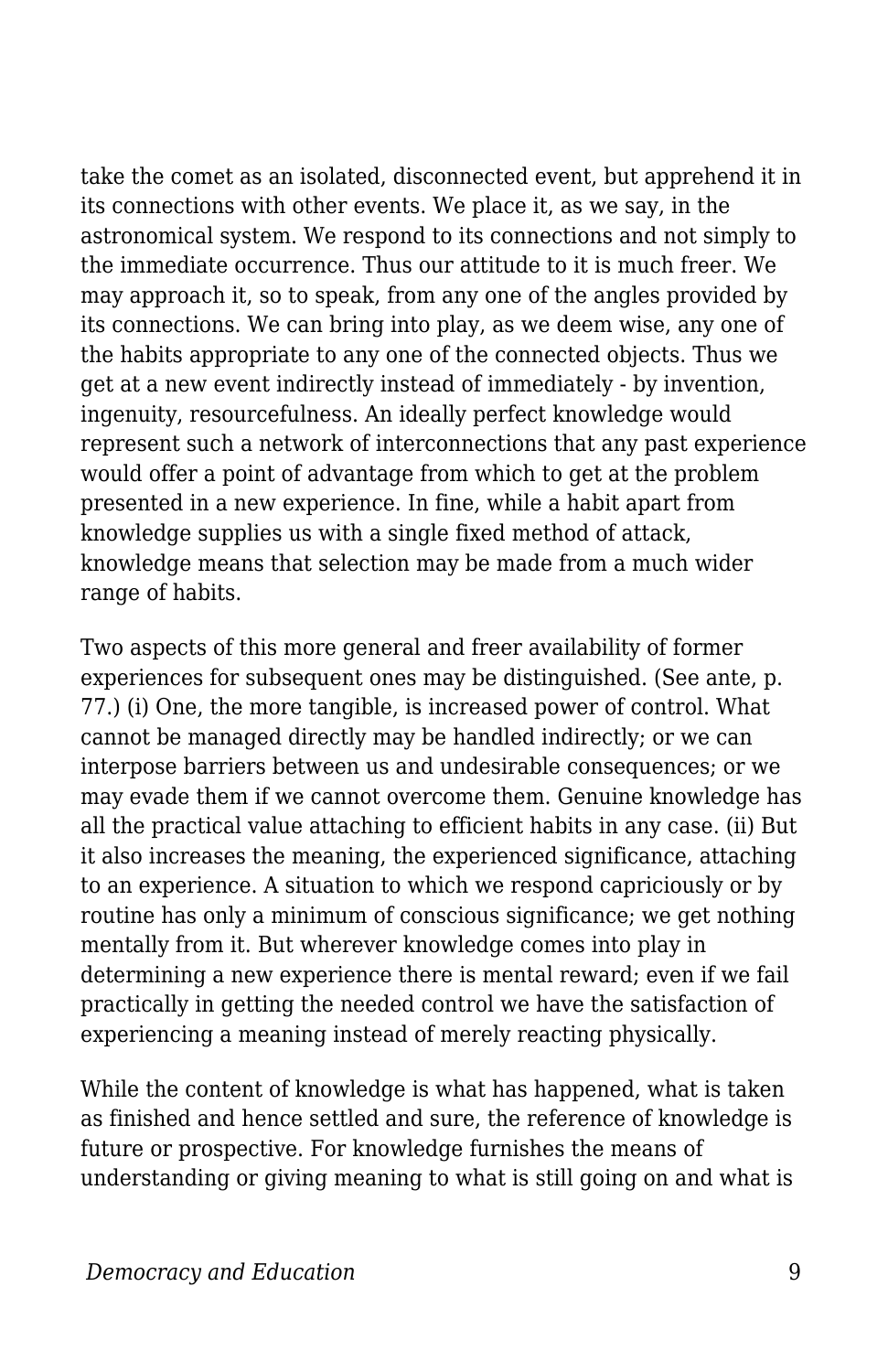to be done. The knowledge of a physician is what he has found out by personal acquaintance and by study of what others have ascertained and recorded. But it is knowledge to him because it supplies the resources by which he interprets the unknown things which confront him, fills out the partial obvious facts with connected suggested phenomena, foresees their probable future, and makes plans accordingly. When knowledge is cut off from use in giving meaning to what is blind and baffling, it drops out of consciousness entirely or else becomes an object of aesthetic contemplation. There is much emotional satisfaction to be had from a survey of the symmetry and order of possessed knowledge, and the satisfaction is a legitimate one. But this contemplative attitude is aesthetic, not intellectual. It is the same sort of joy that comes from viewing a finished picture or a well composed landscape. It would make no difference if the subject matter were totally different, provided it had the same harmonious organization. Indeed, it would make no difference if it were wholly invented, a play of fancy. Applicability to the world means not applicability to what is past and gone - that is out of the question by the nature of the case; it means applicability to what is still going on, what is still unsettled, in the moving scene in which we are implicated. The very fact that we so easily overlook this trait, and regard statements of what is past and out of reach as knowledge is because we assume the continuity of past and future. We cannot entertain the conception of a world in which knowledge of its past would not be helpful in forecasting and giving meaning to its future. We ignore the prospective reference just because it is so irretrievably implied.

Yet many of the philosophic schools of method which have been mentioned transform the ignoring into a virtual denial. They regard knowledge as something complete in itself irrespective of its availability in dealing with what is yet to be. And it is this omission which vitiates them and which makes them stand as sponsors for educational methods which an adequate conception of knowledge condemns. For one has only to call to mind what is sometimes treated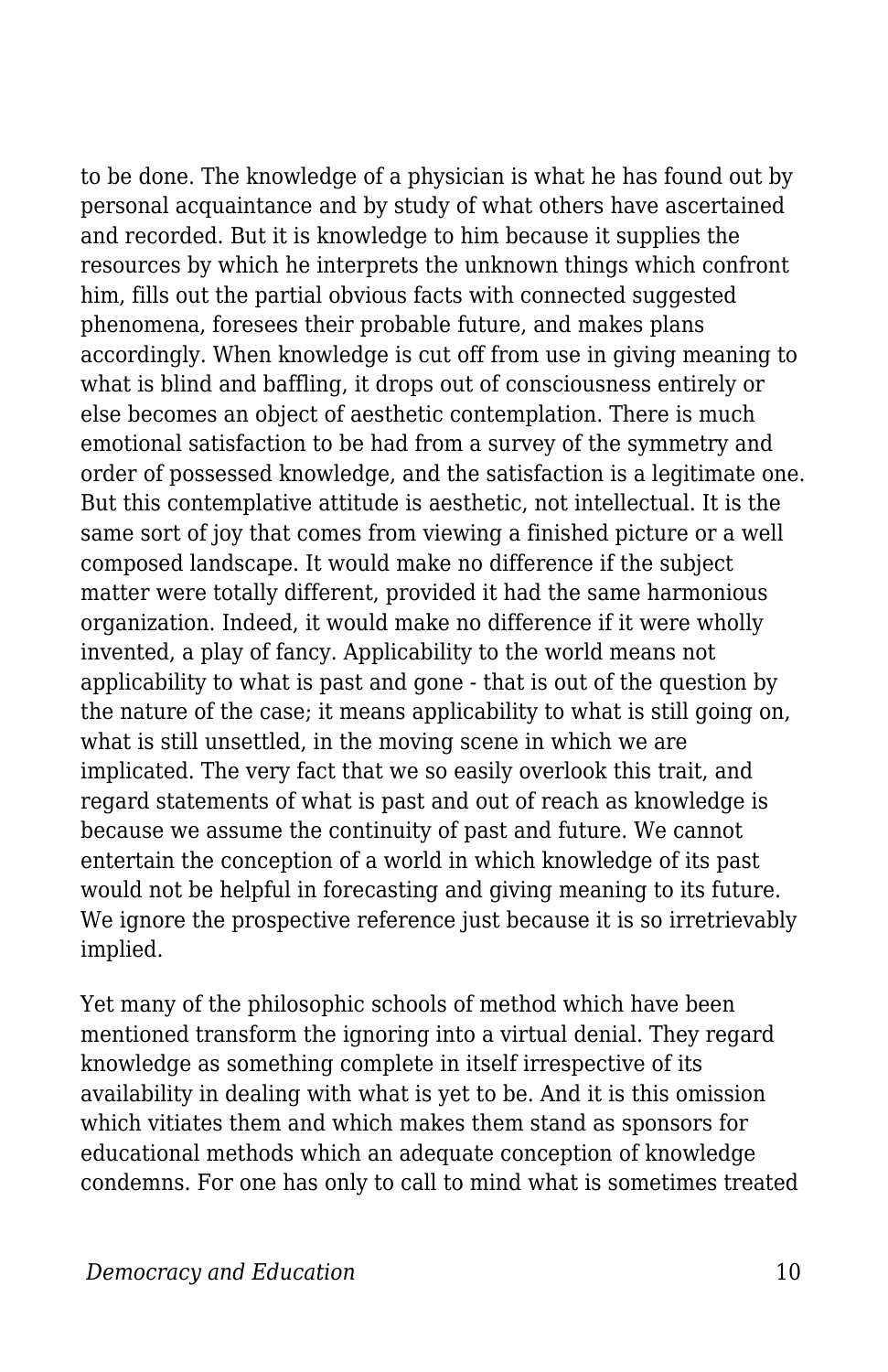in schools as acquisition of knowledge to realize how lacking it is in any fruitful connection with the ongoing experience of the students how largely it seems to be believed that the mere appropriation of subject matter which happens to be stored in books constitutes knowledge. No matter how true what is learned to those who found it out and in whose experience it functioned, there is nothing which makes it knowledge to the pupils. It might as well be something about Mars or about some fanciful country unless it fructifies in the individual's own life.

At the time when scholastic method developed, it had relevancy to social conditions. It was a method for systematizing and lending rational sanction to material accepted on authority. This subject matter meant so much that it vitalized the defining and systematizing brought to bear upon it. Under present conditions the scholastic method, for most persons, means a form of knowing which has no especial connection with any particular subject matter. It includes making distinctions, definitions, divisions, and classifications for the mere sake of making them - with no objective in experience. The view of thought as a purely physical activity having its own forms, which are applied to any material as a seal may be stamped on any plastic stuff, the view which underlies what is termed formal logic is essentially the scholastic method generalized. The doctrine of formal discipline in education is the natural counterpart of the scholastic method.

The contrasting theories of the method of knowledge which go by the name of sensationalism and rationalism correspond to an exclusive emphasis upon the particular and the general respectively - or upon bare facts on one side and bare relations on the other. In real knowledge, there is a particularizing and a generalizing function working together. So far as a situation is confused, it has to be cleared up; it has to be resolved into details, as sharply defined as possible. Specified facts and qualities constitute the elements of the problem to be dealt with, and it is through our sense organs that they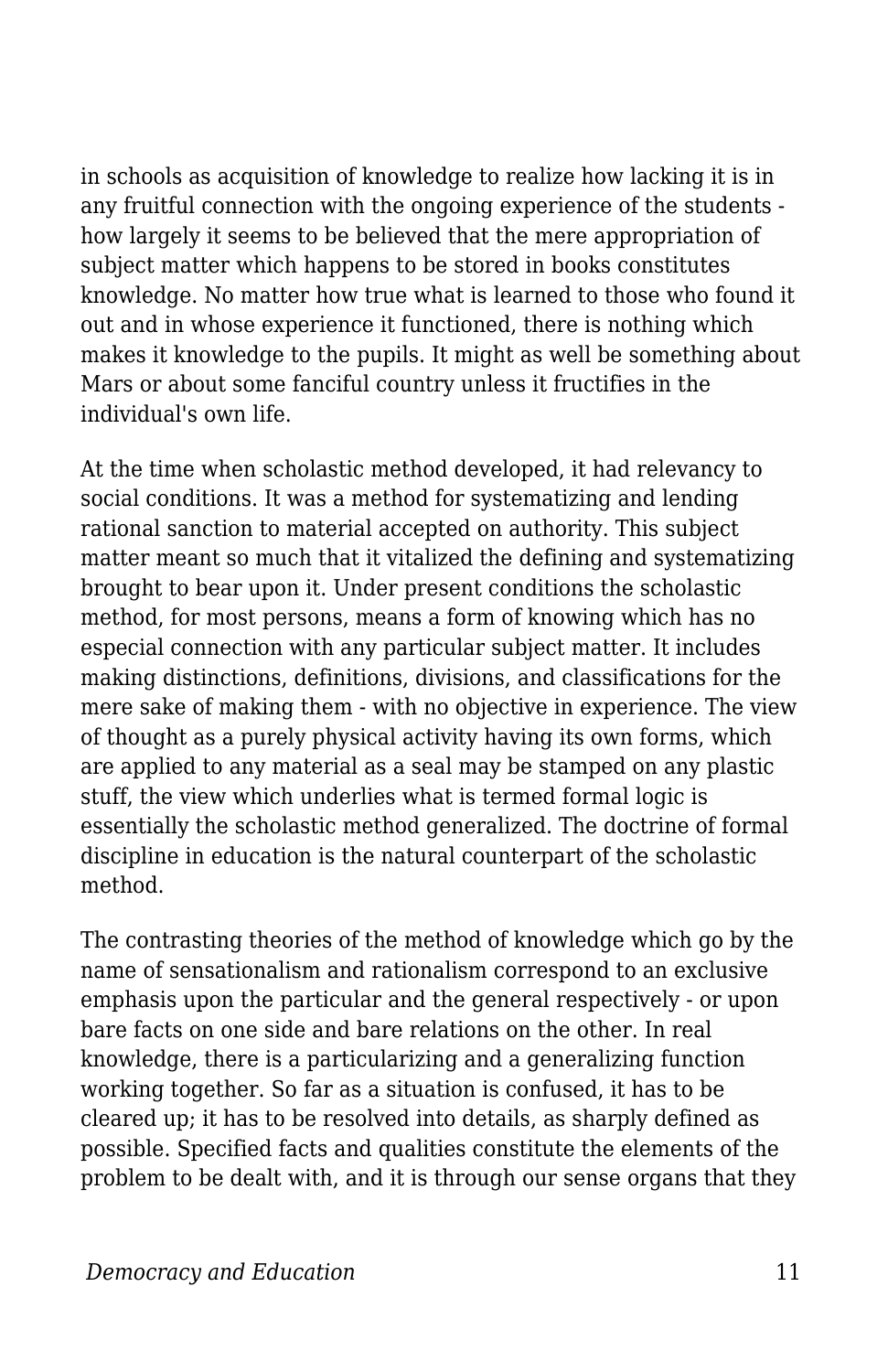are specified. As setting forth the problem, they may well be termed particulars, for they are fragmentary. Since our task is to discover their connections and to recombine them, for us at the time they are partial. They are to be given meaning; hence, just as they stand, they lack it. Anything which is to be known, whose meaning has still to be made out, offers itself as particular. But what is already known, if it has been worked over with a view to making it applicable to intellectually mastering new particulars, is general in function. Its function of introducing connection into what is otherwise unconnected constitutes its generality. Any fact is general if we use it to give meaning to the elements of a new experience. "Reason" is just the ability to bring the subject matter of prior experience to bear to perceive the significance of the subject matter of a new experience. A person is reasonable in the degree in which he is habitually open to seeing an event which immediately strikes his senses not as an isolated thing but in its connection with the common experience of mankind.

Without the particulars as they are discriminated by the active responses of sense organs, there is no material for knowing and no intellectual growth. Without placing these particulars in the context of the meanings wrought out in the larger experience of the past without the use of reason or thought - particulars are mere excitations or irritations. The mistake alike of the sensational and the rationalistic schools is that each fails to see that the function of sensory stimulation and thought is relative to reorganizing experience in applying the old to the new, thereby maintaining the continuity or consistency of life. The theory of the method of knowing which is advanced in these pages may be termed pragmatic. Its essential feature is to maintain the continuity of knowing with an activity which purposely modifies the environment. It holds that knowledge in its strict sense of something possessed consists of our intellectual resources - of all the habits that render our action intelligent. Only that which has been organized into our disposition so as to enable us to adapt the environment to our needs and to adapt our aims and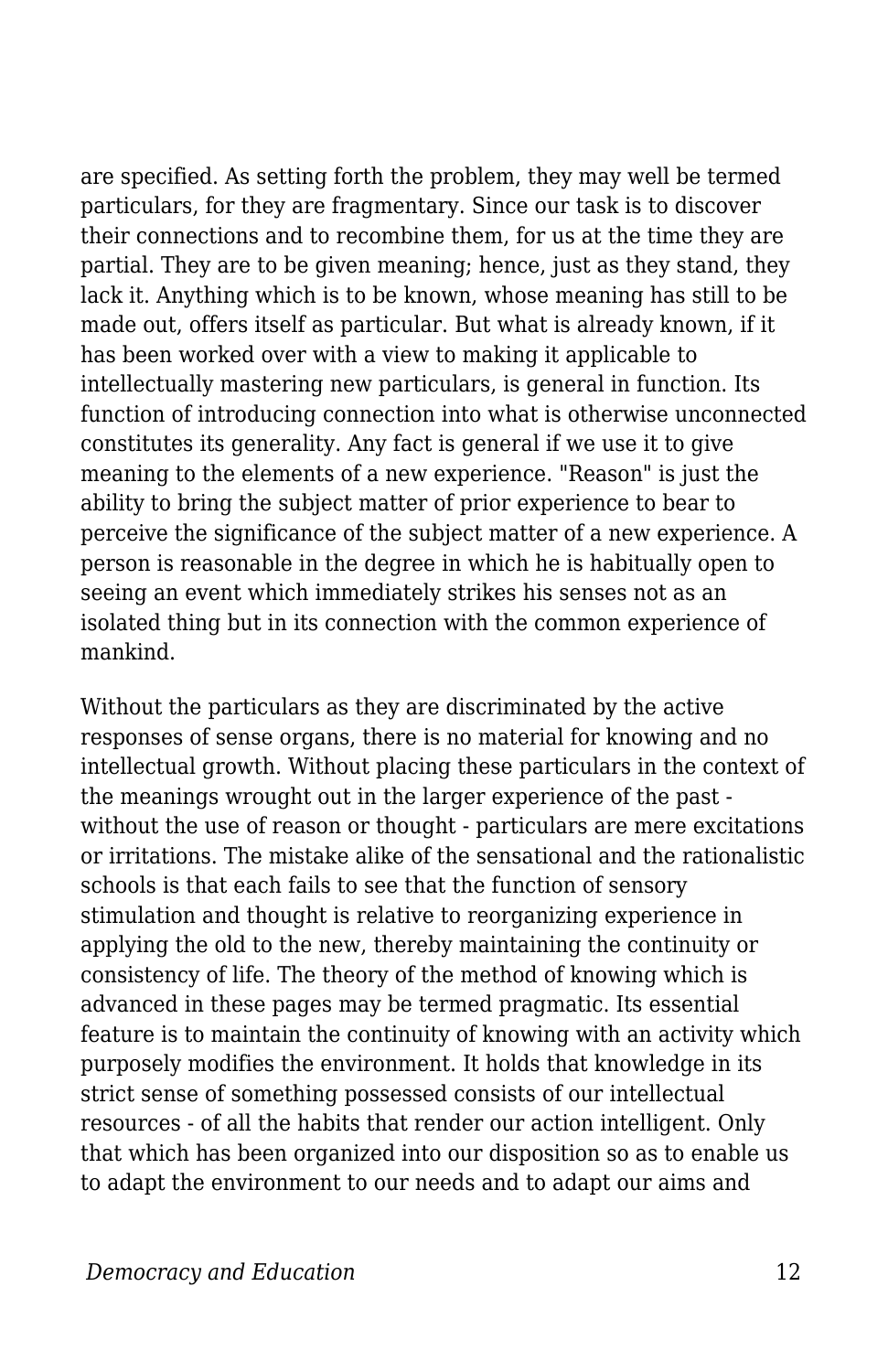desires to the situation in which we live is really knowledge. Knowledge is not just something which we are now conscious of, but consists of the dispositions we consciously use in understanding what now happens. Knowledge as an act is bringing some of our dispositions to consciousness with a view to straightening out a perplexity, by conceiving the connection between ourselves and the world in which we live.

## **Summary**

Such social divisions as interfere with free and full intercourse react to make the intelligence and knowing of members of the separated classes one-sided. Those whose experience has to do with utilities cut off from the larger end they subserve are practical empiricists; those who enjoy the contemplation of a realm of meanings in whose active production they have had no share are practical rationalists. Those who come in direct contact with things and have to adapt their activities to them immediately are, in effect, realists; those who isolate the meanings of these things and put them in a religious or so-called spiritual world aloof from things are, in effect, idealists. Those concerned with progress, who are striving to change received beliefs, emphasize the individual factor in knowing; those whose chief business it is to withstand change and conserve received truth emphasize the universal and the fixed - and so on. Philosophic systems in their opposed theories of knowledge present an explicit formulation of the traits characteristic of these cut-off and one-sided segments of experience - one-sided because barriers to intercourse prevent the experience of one from being enriched and supplemented by that of others who are differently situated.

In an analogous way, since democracy stands in principle for free interchange, for social continuity, it must develop a theory of knowledge which sees in knowledge the method by which one experience is made available in giving direction and meaning to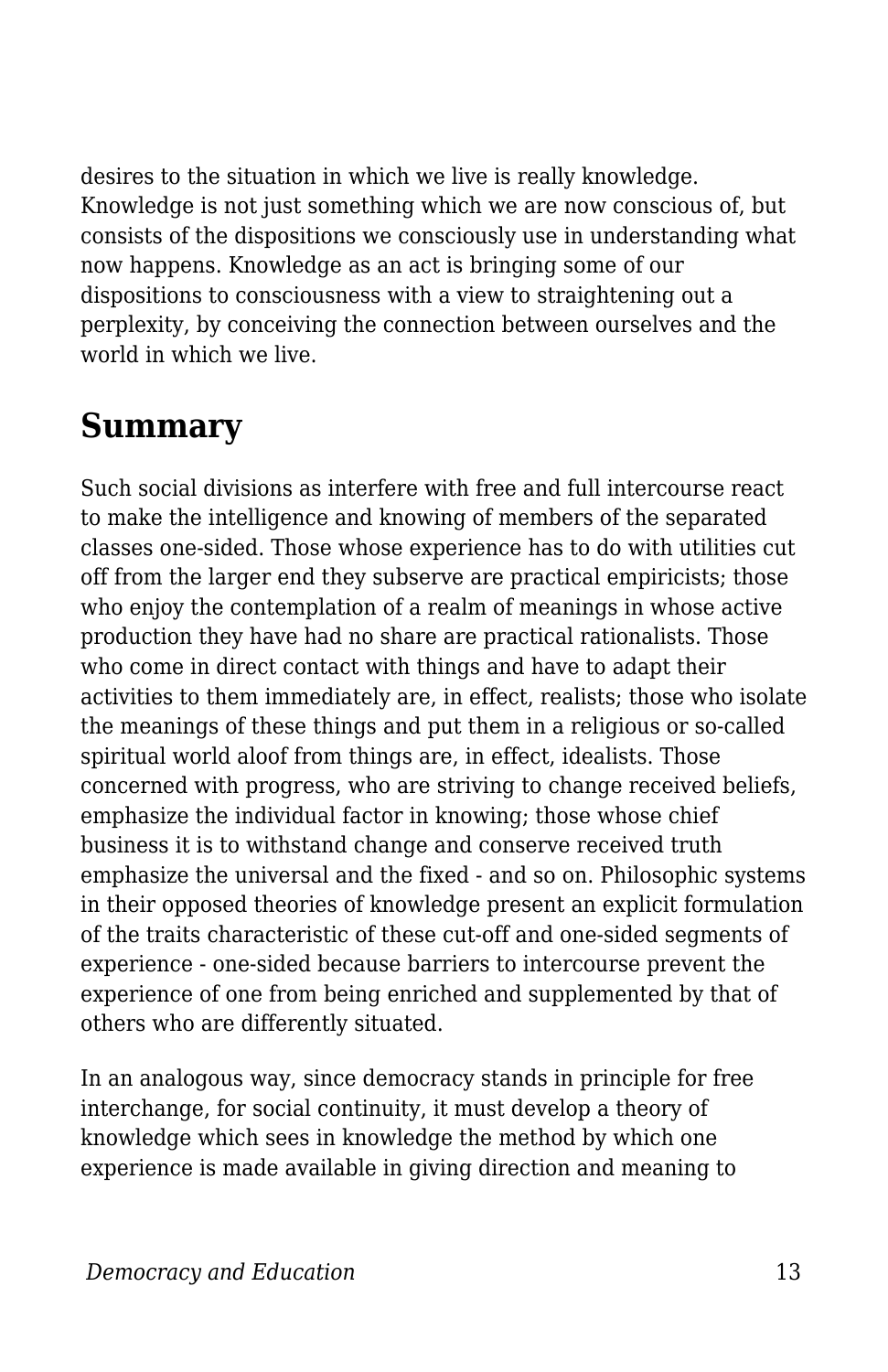another. The recent advances in physiology, biology, and the logic of the experimental sciences supply the specific intellectual instrumentalities demanded to work out and formulate such a theory. Their educational equivalent is the connection of the acquisition of knowledge in the schools with activities, or occupations, carried on in a medium of associated life.